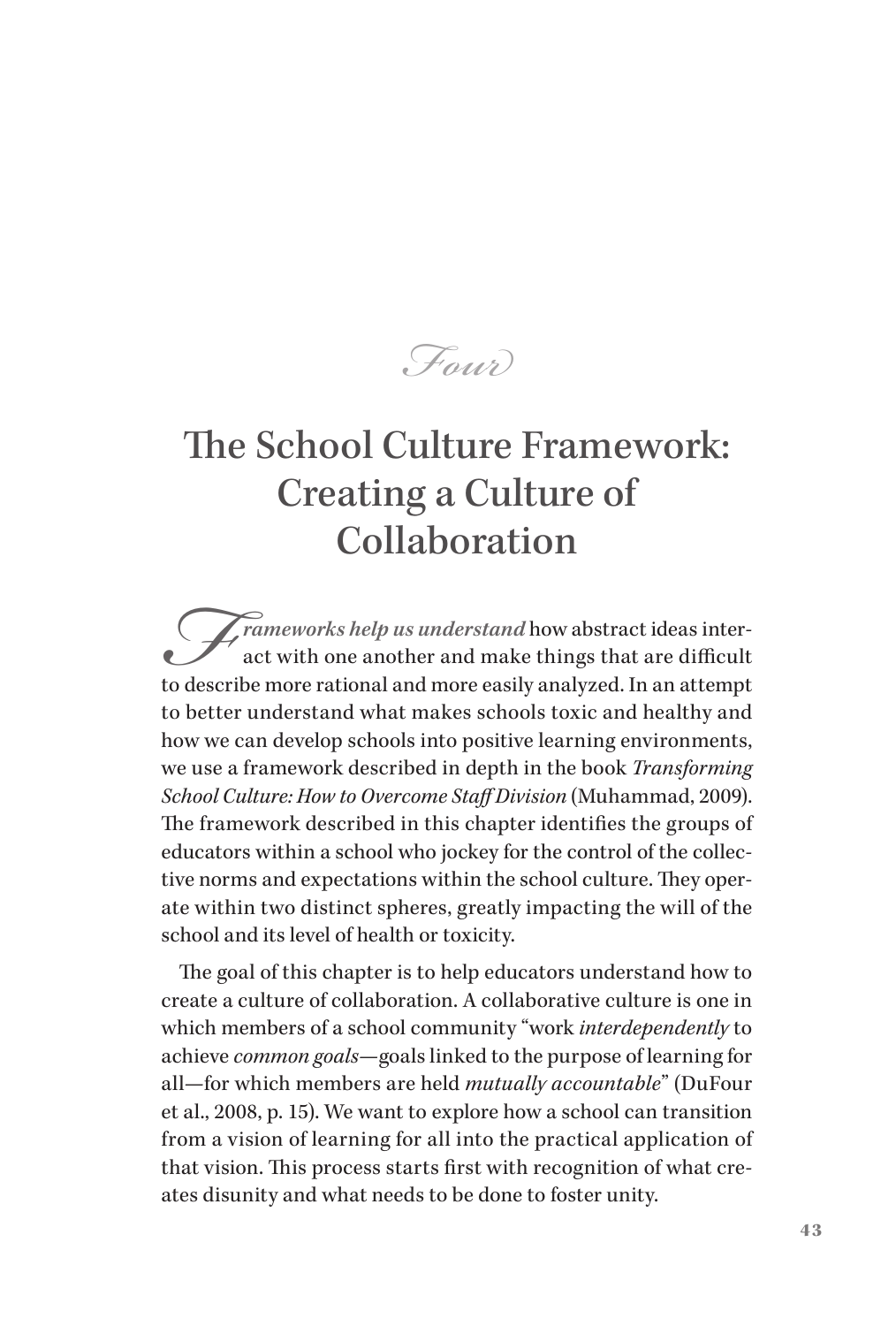#### **The Players**

In a typical school culture, staff members fit into one of four categories: Believers, Tweeners, Survivors, and Fundamentalists. These players in school culture have the power to influence one another in both positive and negative ways and have differing agendas that affect their behavior in unique ways. When not properly cultivated, these diverse agendas can lead to division and dysfunction—a toxic school culture in which no one possesses the will to lead students or their colleagues.

*Believers* are educators who are predisposed to the ideas and programs that support the egalitarian idealism of education. They use and seek out the best professional models to support the universal achievement of their students.

*Tweeners* are educators who are new to school culture. They are typically teachers who have just completed their education or certification or who are new to a particular school. They do not belong to one of the other three categories yet—they will usually "choose sides" within two to five years. This group is critical to school improvement because schools—especially high-risk schools—want to retain them. If schools do not retain qualified staff members, school reform is nearly impossible because long-term initiatives die out without organizational memory.

*Survivors* are educators with one purpose: survival. This group is made up of professionals who are simply "burned out" and so overwhelmed by the demands of the profession that they suffer from depression and merely survive from day to day. This group is much smaller than the other three, and there is a general consensus that this group needs more help than what is available in most schools and districts. They seek no alliances with other staff members and need the help of medical and psychological professionals to heal from the psychological effects of burnout.

*Fundamentalists* are educators who are comfortable with the status quo and organize and work against any viable form of change. Their goal is to be left alone. They have many tools that they use to thwart reform initiatives, and without the proper leadership, they are generally successful in that subversion. Fundamentalists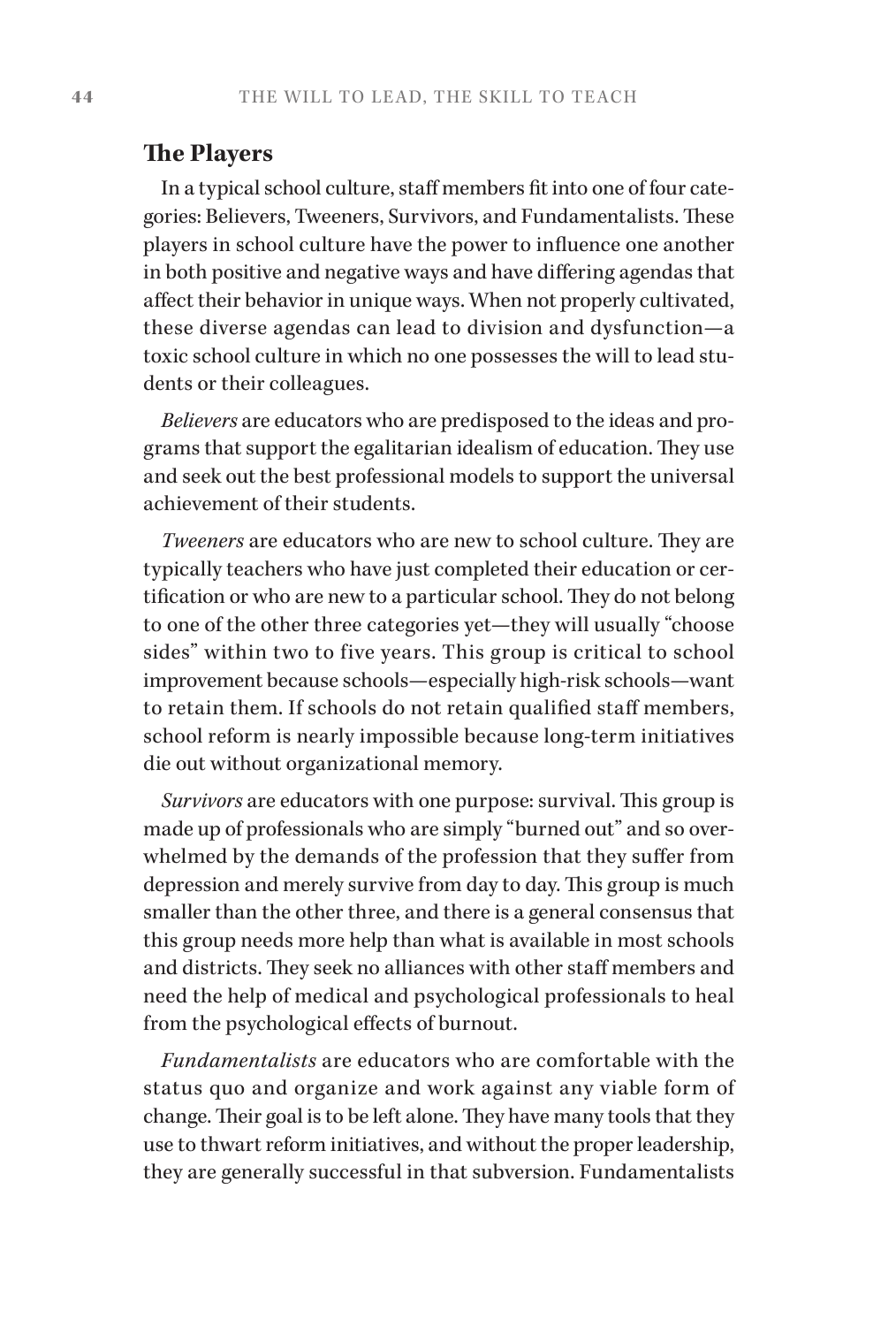see their personal needs and goals as more important than the needs of the students and the organization as a whole.

The interaction of these complex groups of individuals makes school reform difficult at best. School leaders must be disciplined and persistent to focus school professionals on the singular goal of success for all students. This is the critical piece in transforming the will of a school staff from low to high. We focus specifically on the interaction between the Believers and Fundamentalists because their influence most directly affects the health or toxicity of a school culture.

# **Believers and Fundamentalists**

We've already established that researchers agree that highperforming schools have clear goals and high expectations for all students (DuFour et al., 2008; Petrides & Nodine, 2005; Reeves, 2000), which are found in healthy cultures. The critical question is, How do schools develop healthy cultures, and how do they continue to evolve without spiraling into toxic cultures? We argue that in order to accomplish this goal, schools must increase the number of Believers and increase their influence while reducing the number of Fundamentalists and neutralizing their effects on school culture.

An analysis of the behavior of Believers and Fundamentalists reveals a difference in philosophy and agendas that drive their behavior. Jim Collins, in his breakthrough book *Good to Great* (2001), identifies why great companies and organizations consistently outperform average or low-performing companies and organizations. He describes great organizations as having three strengths:

- Disciplined people
- Disciplined thought
- Disciplined action

When examining the issue of disciplined people, Collins writes:

We expected that good-to-great leaders would begin by setting a new vision and strategy. We found instead that they first got the right people on the bus, the wrong people off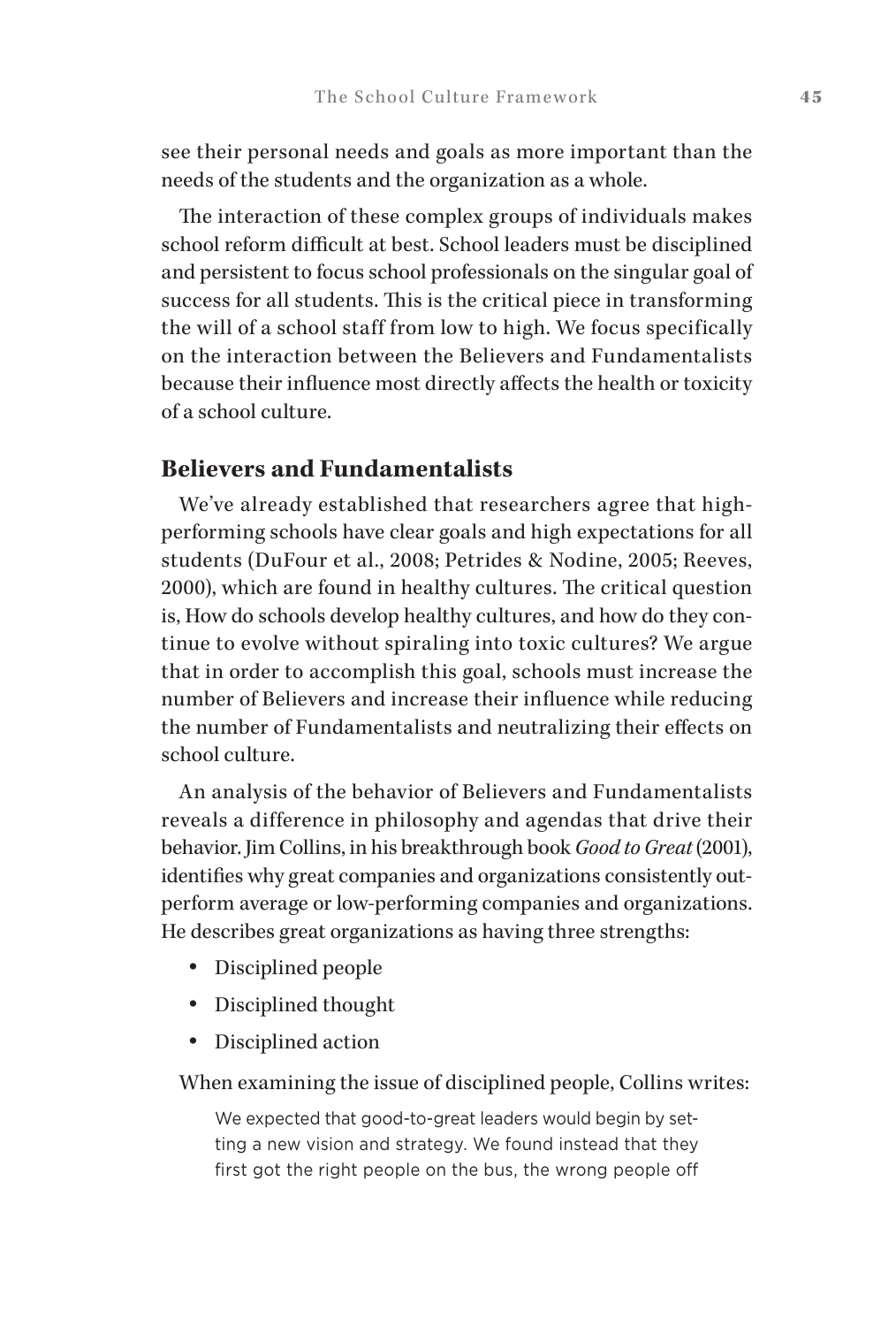the bus, and right people in the right seats—and then they figured out where to drive it. The old adage "People are your most important asset" turns out to be wrong. People are not your most important asset. The right people are. (p. 12)

People and their commitment, focus, attitudes, and behaviors have to be aligned with the organizational objectives, or progress is nearly impossible. We do not subscribe to Collins's notion that there is a "right" person or "wrong" person. We believe that people are not innately or inherently right or wrong for a job. Their personal and professional experiences can shape their readiness to produce as much as their inherent ability, so leaders can cultivate and develop staff members' abilities and productivity to greater levels.

Those who display productive organizational behavior are the Believers, and those who display unproductive behavior are the Fundamentalists. It is this behavior that affects the will of the school, educators' ability to lead, whether a school culture is healthy or toxic, and, ultimately, whether the learning environment is a positive one in which students can succeed.

Believers know that their role is to help the organization achieve its objective—success for every student. Their focus on that objective guides their behavior, so constructive feedback does not spark a defensive response in them. They want to be prepared instead of in control*.* Simply stated, the organizational goal supersedes their individual goals. They are on the bus, in the right seats, and ready to lend their gifts and talents to confront obstacles and achieve collective success. A Believer is a true team player; a "we first" rather than a "me first" professional. If every educator behaved this way, research-based practices would be implemented with fidelity, and we would see the student achievement results that we crave.

Fundamentalists believe that their personal agenda is more important than the collective agenda. Protecting their personal and political issues becomes more important than the needs of the students they serve. They play political games and lobby other members of the organization to buttress their power base, and any reform efforts that are in conflict with their personal needs or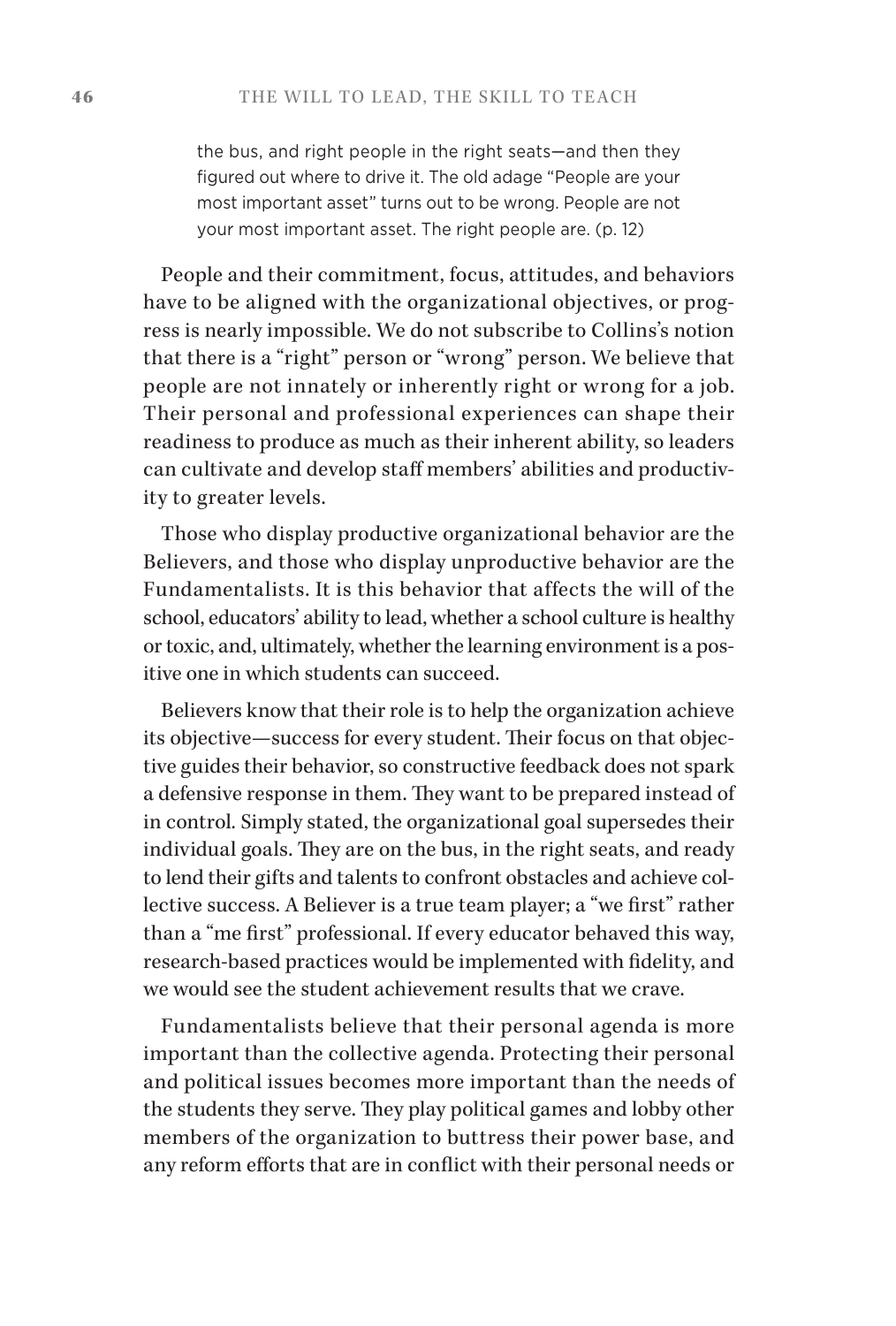desires become the object of their destruction. Fundamentalists lobby for issues like professional autonomy (especially in curriculum and assessment), professional ease, and work benefits like salary or extra benefits, for example. They lobby against complex tasks (even when they benefit students), changes to systems, and changes to protocol (like grading systems, parent contact protocol, and class size). A Fundamentalist is a "me first" and "we second" employee.

John Wooden, the late and legendary basketball coach at UCLA, was asked about what it takes to be a good team player. His response was to "consider the rights of others before your own feelings, and the feelings of others before your own rights" (Orr, 2009). Schools are teams of educators with the goal of educating every child. Selfishness and a focus on personal agendas are harmful to accomplishing that collective goal. Unfortunately, Fundamentalists have been allowed to hijack the focus, energy, and commitment in many schools within our school system. Fundamentalism and healthy cultures cannot coexist.

We advocate that leaders target these staff members in their efforts to build a collective will within the school because these team members are the source of the toxicity. Transforming the toxic behavior into better and more productive behavior is the focus of chapter 5.

The behavior of Believers, Fundamentalists, and all school professionals occurs within two distinct cultures: the collegial culture and the managerial culture.

# **Collegial and Managerial Cultures**

Schools are complex organizations with many layers of human interaction. Education professionals wear many hats—sometimes they make decisions that affect others, and sometimes they are affected by the decisions and actions of others. This occurs within two distinct cultures of the school system: the collegial culture and the managerial culture. Breaking down the barriers between these two parts of school operation is paramount in the development of healthy school cultures.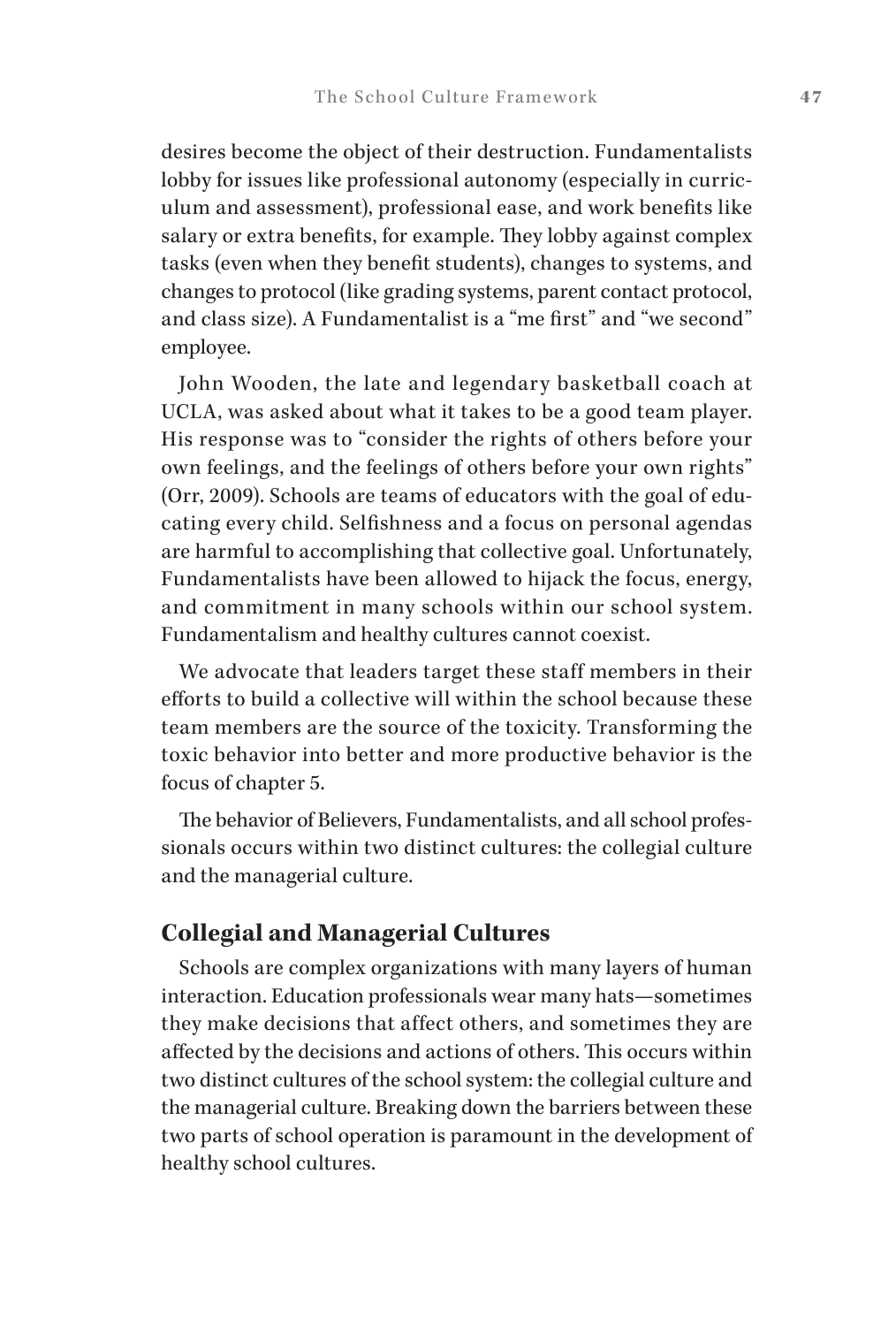#### **Collegial Culture**

The *collegial culture*, or informal culture, refers to the regular, informal interactions that professionals have with their peers. While engaged in this part of the organization, people tend to feel more comfortable with authentic communication because of perceived shared norms and the lack of a person who holds authority over the group. Membership is exclusive to those sharing similar rank and philosophy. Changing rank or philosophy may risk a person's membership in this group. The collegial culture is by far the most powerful part of the organization. This is the place where educators form covert alliances and lobby for their agendas. Everyone in a school or school system belongs to a collegial culture, and the health of this part of the organization is critical to creating a healthy culture.

It is not surprising that this group exists. Groups of people who come together regularly start to organize patterns of acceptable behavior—a series of norms and values. Over time these understandings become a framework—a guide for what it means to be a member of the group. The framework, once accepted by the group, becomes a requirement for membership and defines acceptable behavior within the group. It becomes the group's culture. People who are new to the group watch for clues on how to act (Goffman, 1959).

Lobbying takes place within the collegial culture, and it can be very dangerous to a healthy school culture, damaging the will of a staff. *Lobbyists* act on behalf of a group, trying to persuade others to support certain initiatives. Fundamentalists are the most active and effective lobbyists in a school culture, especially in the collegial culture. Conversely, Believers generally choose to isolate themselves instead of becoming actively involved in influencing the thinking and behavior of their colleagues. If a school hopes to have a healthy culture, Believers have to be more active lobbyists in the collegial culture.

Fundamentalists are very adept at rallying others to support agendas of personal interest to them, even though these agendas may not be in the best interest of students or the organization. This lobbying takes place informally in places like the teachers'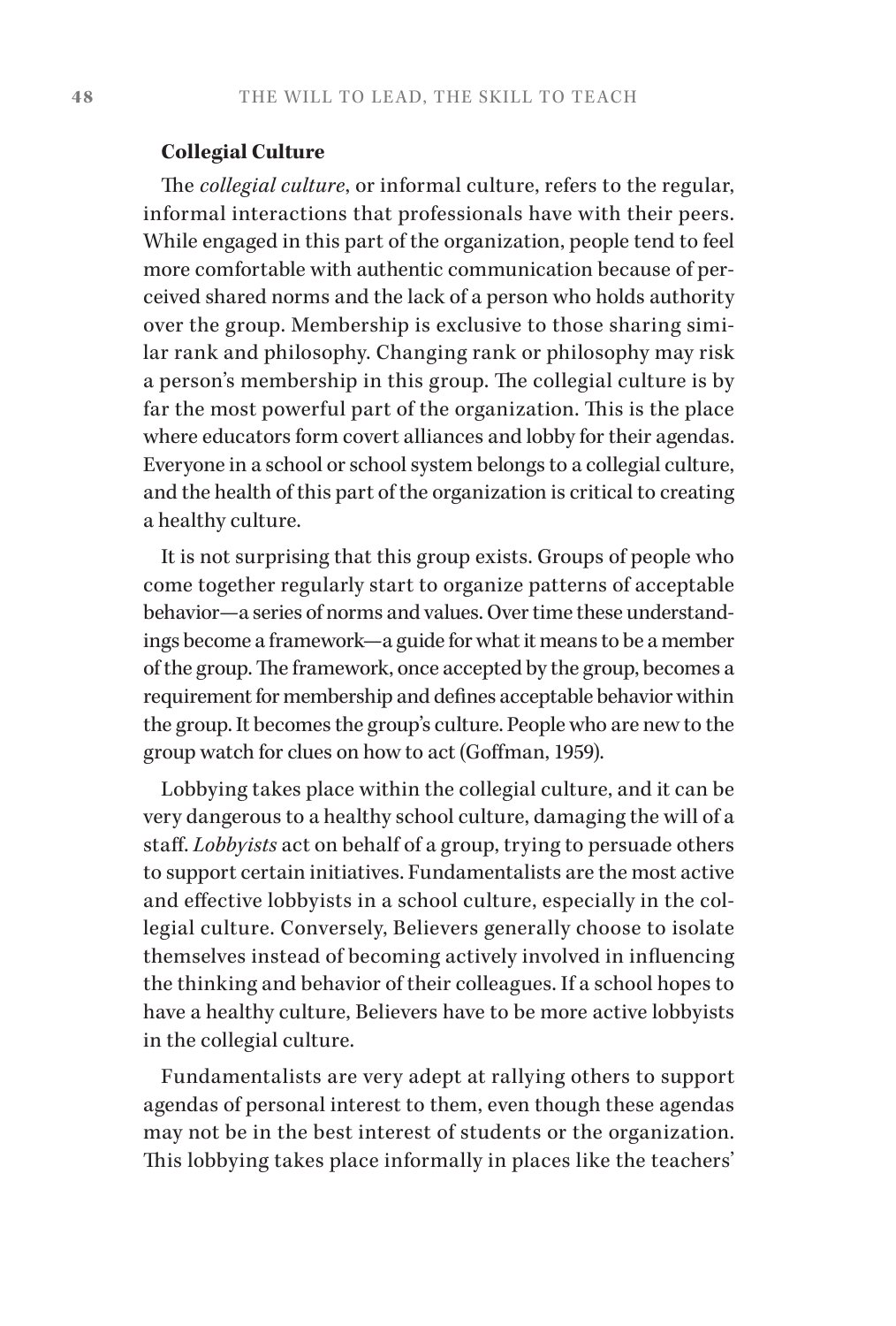lounge and parking lots and at informal gatherings. Formally, it takes place within unions and boards of education and as policymakers leverage their influence to create adult-friendly legislation around issues such as funding and student accountability. This formal and informal lobbying has led some within the public to have negative perceptions about educators, that teachers are more concerned with their own agendas than with helping children achieve success.

#### *Communication in the Collegial Culture*

Collegial cultures have a communication system. Leaders who can access and influence this communication system are a great asset in transforming a school culture. The communication among members of a healthy collegial culture is very different from communication in a toxic culture. As we have previously noted, educators in a toxic culture develop a language of complaint. In these cultures, staff members share common criticisms of their work environment and consistently reinforce those criticisms in their communications. They consistently seek one another in informal situations to vent about their recent frustrations, which makes them feel validated, but does nothing to solve the problem. Healthy collegial cultures, on the other hand, develop a culture of problem solving. Members recognize that their commitment to organizational success demands that they utilize their informal communication system to build capacity rather than soothe egos (Muhammad, 2006).

A problem-solving culture expresses the understanding that problems will always exist—it's how we process and react to those problems that matters. When faced with the most daunting challenges, such as low test scores, student discipline problems, and combative parents, the educators in a healthy collegial culture display an unusual calm that allows them to analyze the problem, hypothesize ways to handle it, and develop possible solutions to eliminate it. Healthy school cultures have a coolness that is very easily observed (Cromwell, 2002). Members of these cultures do get tired, angry, and even frustrated, but their resolve does not change. If you were to listen in on the conversations in a group of educators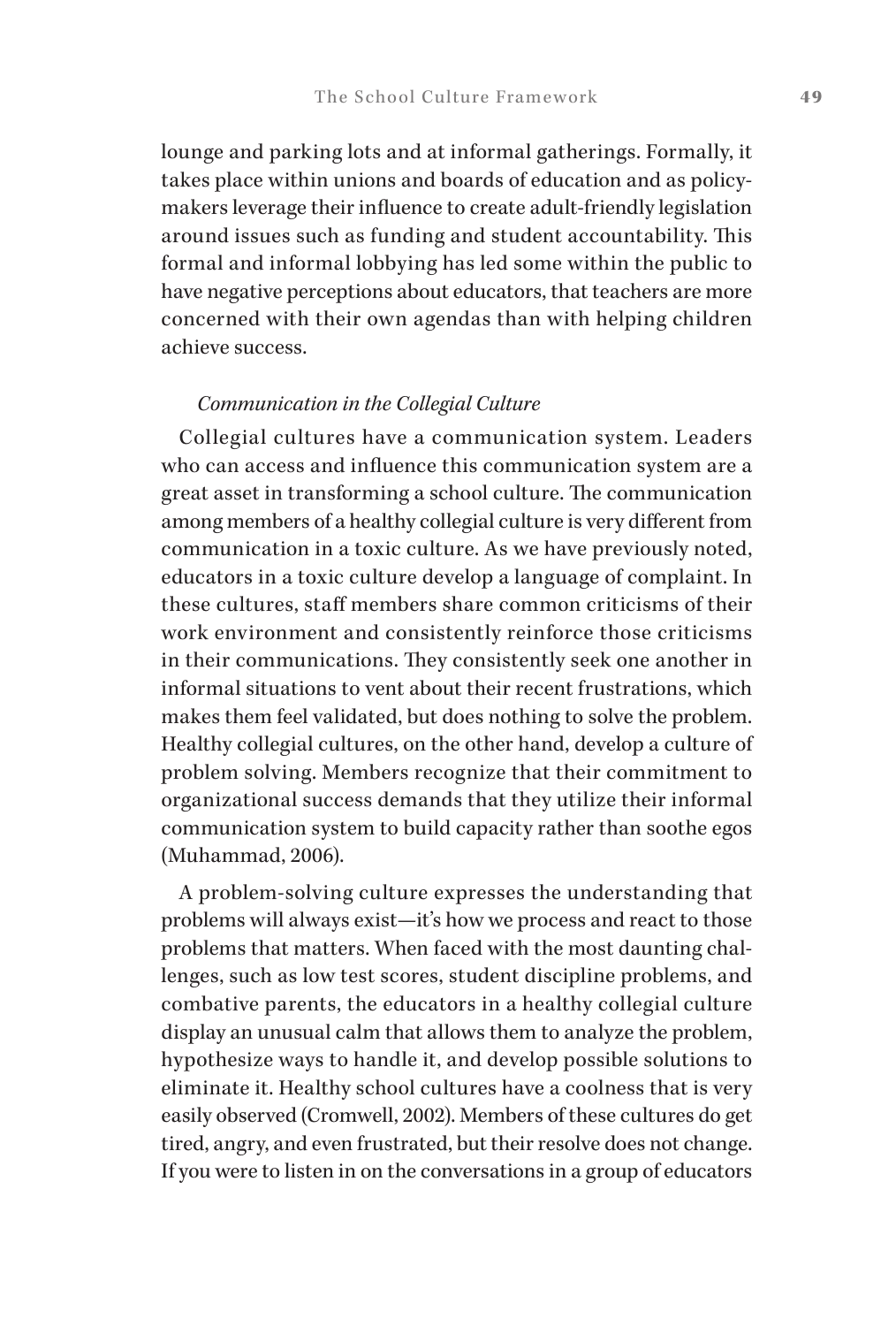in a healthy collegial culture as they face a challenging situation, you might hear the following phrases:

- Why do you think we had an increase in student failure in math?
- What do we need to do to address this issue?
- Which teachers had a high level of success in this area? Are they willing to share their strategies?
- Who needs to get involved to solve this problem?

Just as healthy collegial cultures have a distinct style of communication, so do toxic cultures. A toxic culture's language is rooted in frustration and emotion and assigns blame for problems to external forces. Members do not own problems and collaborate to solve them. This way of communicating does not create an environment that nurtures self-reflection and collaborative organizational movement. When listening in on a conversation about a challenge in a toxic collegial culture, you might hear the following phrases:

- These students are the problem! Where is the support from home?
- Can you believe that nothing is being done about this? Someone needs to do something about this!
- I don't know why we even try! Nothing will change!

If phrases such as these are a regular part of the interaction between staff members, the culture is toxic, and no meaningful growth will happen until the paradigm of that culture changes. Toxic environments do not allow anything of value to grow. Change must happen at every level, but the most powerful place to start is in the collegial culture. Individual teachers who make an effort to change their communication style can make a difference within the collegial culture and thus impact the entire school culture.

## **Managerial Culture**

In the *managerial culture*, members control the policies, practices, and procedures that affect others within the organization. For a teacher, this means control over his or her classroom. A site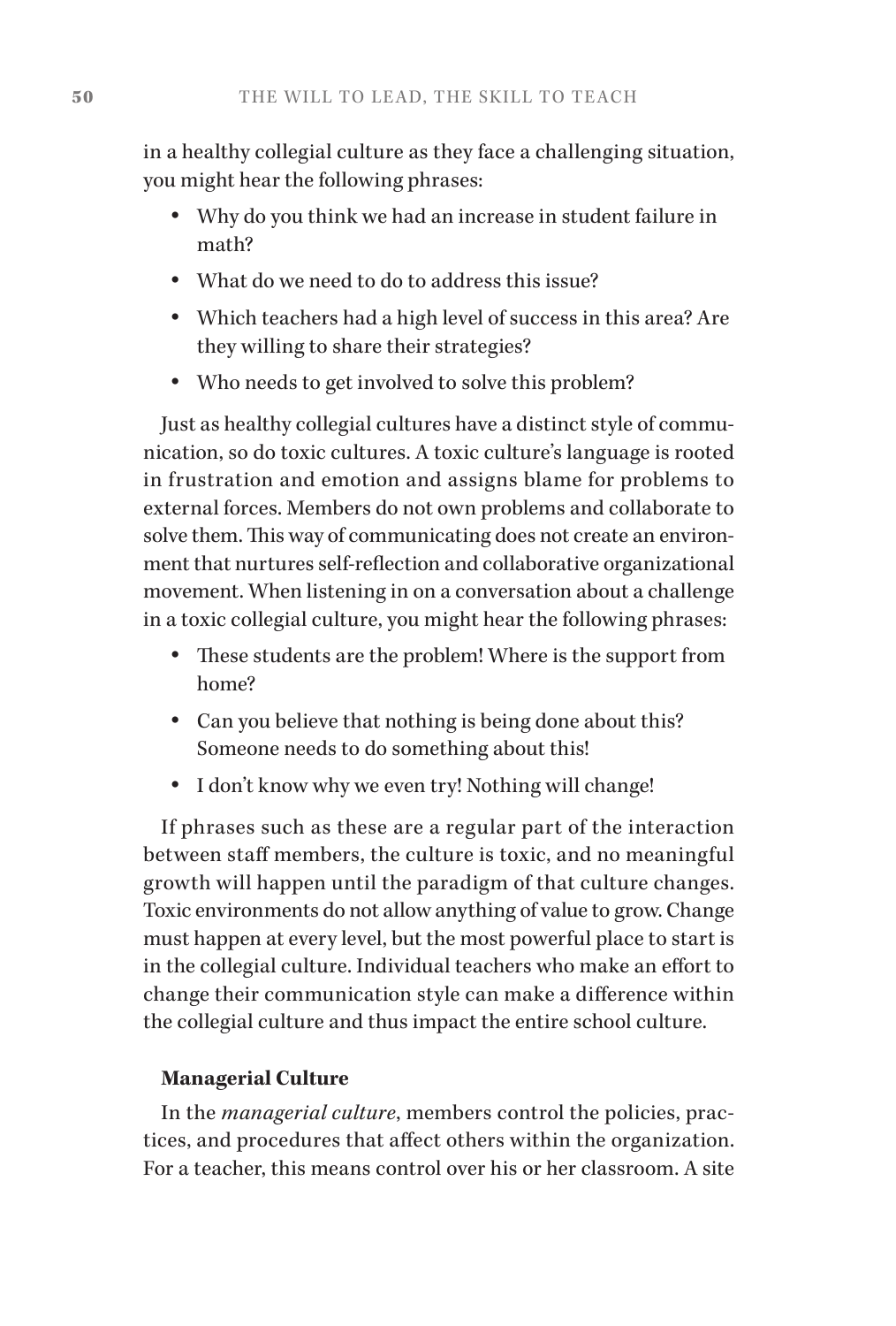administrator has direct control over the policies, practices, and procedures in a school, while central or executive administrators have control over the formal affairs of the system. Each professional in a school culture belongs to a culture of peers and colleagues, but he or she also serves a formal managerial role that places him or her in a different role. Managerial culture is important in school reform because in order to develop a healthy culture, leaders at every level have to recognize the impact of their decisions on the beliefs, attitudes, assumptions, and behaviors of those they lead.

All behavior is motivated—it has an intended outcome that is personal and specific to the individual (Glasser, 1998). Leading others requires leaders to take some personal responsibility for the success or failure of the people they lead (Bolman & Deal, 1995). Leaders that simply give instructions and expect productivity are not qualified to transform a school culture.

In *The Six Secrets of Change: What the Best Leaders Do to Help Their Organizations Survive and Thrive* (2008), Michael Fullan's first secret, or leadership principle, is "love your employees." At first glance this notion may seem too emotional, but Fullan's explanation reveals that this strategy is a complex one:

Loving your employees is not just about caring for employees. It is also about what works to get results. It is about sound strategies linked to impressive outcomes. One of the ways that you love your employees is by creating the conditions for them to succeed. (p. 25)

A good leader invests in the success of his or her staff. In a healthy culture, this happens at all levels—from administrators at the district level to individual teachers at the classroom level. Good leaders provide those they lead with formative feedback and allocate resources to help them improve, such as instructional coaching for struggling teachers or mentors for new administrators. If leaders adopt this outlook, frustration and stress will go down. People will feel more satisfied. This positively affects overall culture, moving the school from toxic to healthy—from a low-will to a high-will culture.

It's important to note that the behavior and language of the collegial culture is influenced by the behavior and language of formal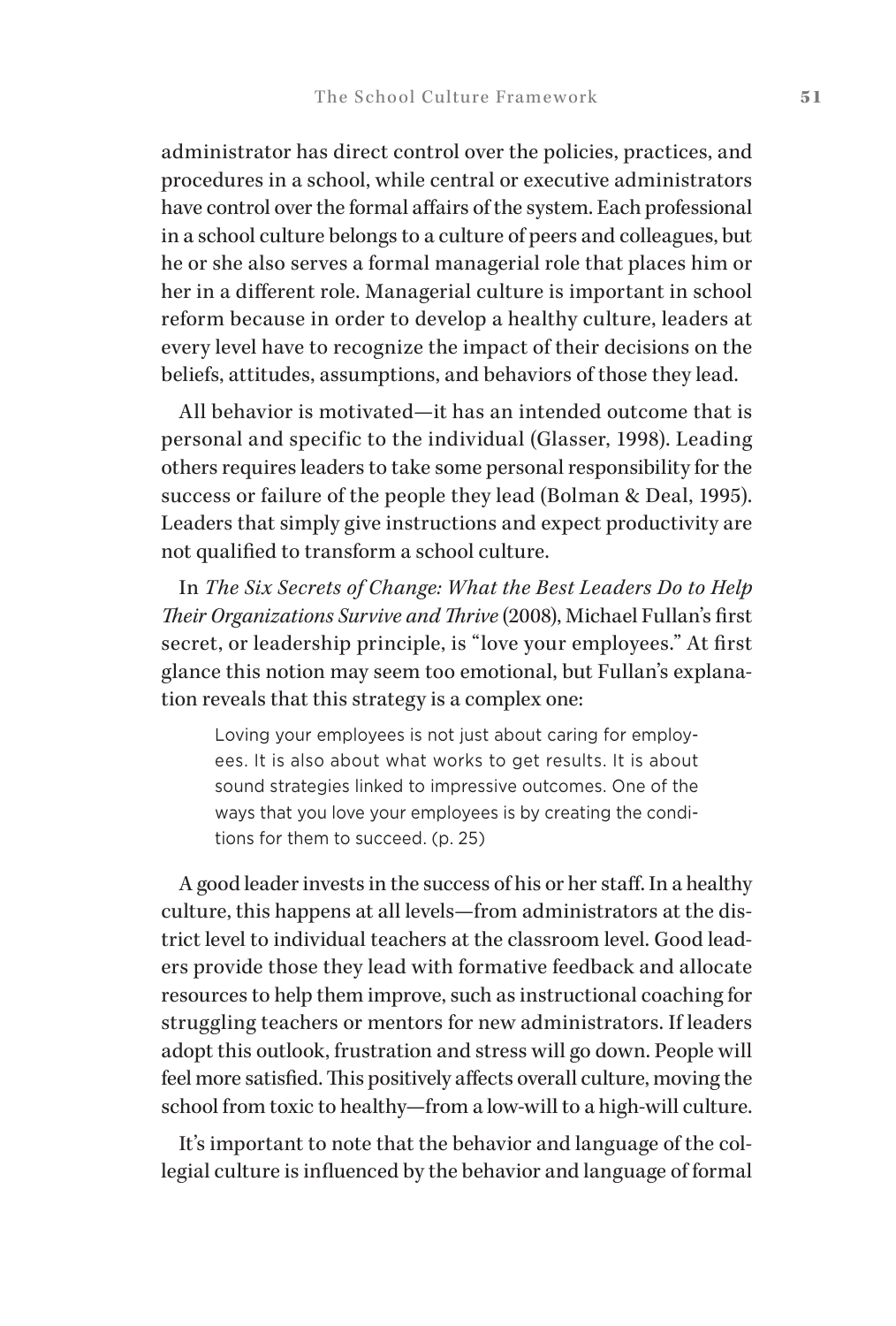leadership (Baldoni, 2007). Leaders set the tone in formal settings for how their staffs will communicate and handle problems in informal settings. Their behavior helps shape the language of the collegial culture. Leaders who take an external view of responsibility and communicate that view to staff will find themselves with a staff that is also reluctant to take responsibility. Starting formal communication with "The central office is making us  $\dots$ ," for example, is not a good way to encourage teachers to be self-reflective and solve problems. The leader who helps his or her staff reflect on the moral and professional purpose for a behavior or policy is much more likely to gain universal commitment for change. These leaders use language that reinforces a commitment to the betterment of "our students," which is likely to increase staff buy-in and help unite the staff members in their common purpose.

## **Reducing Fundamentalism**

Most Fundamentalist behavior is an adverse response to a history of improper leadership. The school culture framework (Muhammad, 2009) we mentioned earlier in the chapter identifies four levels of Fundamentalism:

- y Level-one Fundamentalists—These staff members resist change because they were never provided with a clear rationale for change. They do not understand the philosophical reasoning behind change initiatives, so they tune out change because it has no personal validity. Levelone Fundamentalists often exist because leaders have poor communication, and there is a lack of transparency.
- Level-two Fundamentalists—These staff members distrust their leaders. They become apprehensive about the validity of changes and reject them because of this distrust. They may feel like their leaders do not trust them.
- Level-three Fundamentalists—These staff members experience task overload. Their feelings of being overwhelmed and underprepared cause them to become fearful, anxious, and apprehensive about participating in the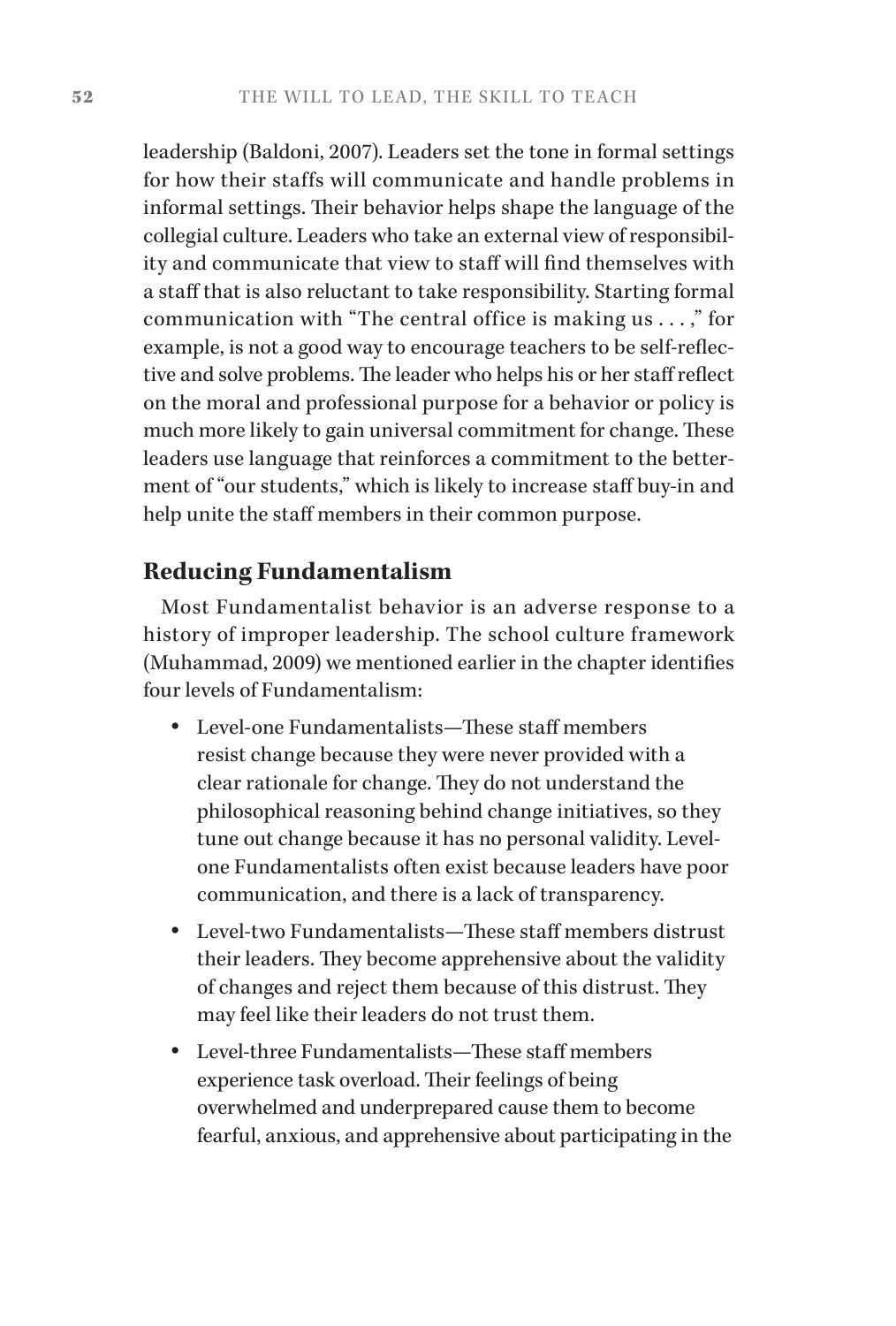change. Leaders of level-three Fundamentalists often fail to properly develop their staff members' skills and resources.

• Level-four Fundamentalists—These school personnel have a need to be defined as oppositional. Their social status among their peers is based on resistance, and thus cooperation would redefine who they are—even if leaders have properly communicated rational, fostered trust, and provided adequate training. The only tool leaders can use to lead these staff members is coercion, creating a battle of wills.

Leaders can reduce the first three levels of Fundamentalism with effective leadership, usually without conflict and without destroying the professional relationship. As Porter (1961) noted, if the stimulation can be changed, so can the response. Reducing the fourth level of Fundamentalism requires leadership, but leadership of a different kind. Management pioneer Frederick Taylor (1947) wrote that "the principal object of management should be to secure maximum prosperity for the employer" (p. 174). Ultimately, a leader has to hold people accountable for their behavior and for achieving organizational results. As Fullan (2008) articulates, a leader is responsible for the development and cultivation of those that he or she leads, but that investment has to ultimately achieve tangible results.

Employees who thrive on being oppositional require strong monitoring and authoritarian leadership. For example, school leaders often have control over teaching assignments, and they can ensure that Fundamentalists are not rewarded with the most coveted positions. Once leaders have established an environment for productive behavior, they must require appropriate performance from these staff members, in spite of their personal feelings or commitments.

The behavior of Fundamentalists is detrimental to developing a healthy school culture—it can make a positive learning environment impossible. Even so, the focus of leaders must be on changing behavior, not targeting individuals. Leaders must focus on maximizing productivity within their schools and reinforcing the success of their employees by building up the Believers.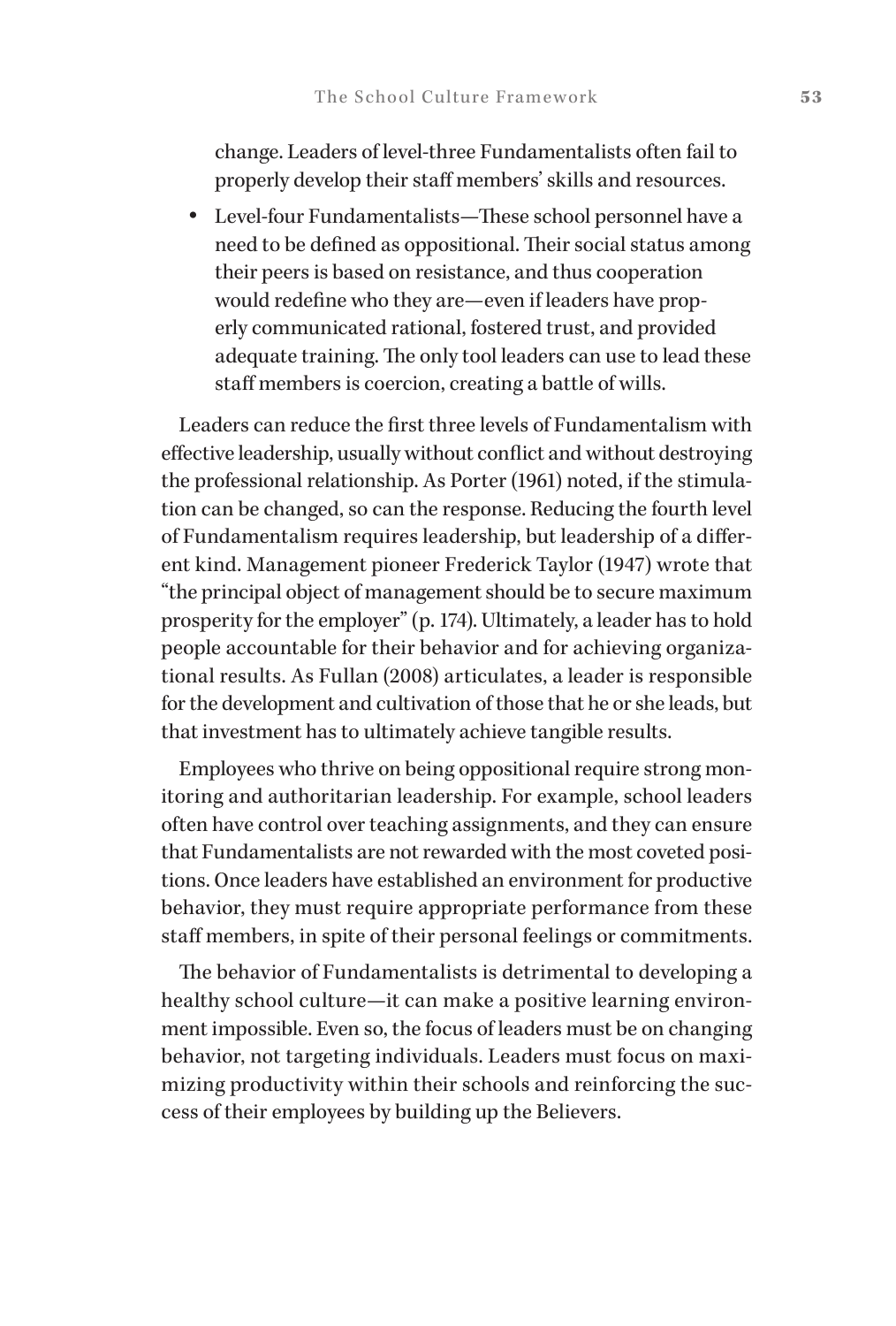## **Building Up the Believers**

The drama surrounding Fundamentalist agendas reduces precious time educators should be using for student-focused work, such as developing formative assessments, analyzing student learning data, and providing academic support for struggling students. Collegial and managerial cultures must rid themselves of the culture of complaint that permeates toxic cultures. This is possible if Believers begin to voice their perspectives and lobby their studentfocused agendas. Fundamentalists are not shy or hesitant about lobbying. Believers can learn a lesson from this methodology. Simply closing one's door and isolating oneself from an important ideological debate is akin to sanctioning Fundamentalist beliefs. Believers need to be encouraged to lobby for extra assistance for struggling students, professional development opportunities, and changes in traditional but ineffective practices. They should feel comfortable lobbying against complaining colleagues, systems that damage students (like heavy-handed discipline and academic policies), and accepting student failure. We will explore methods to encourage Believers to do this in the next chapter.

# **Reversing Perceptions**

Toxic school cultures are filled with drama, specifically dysfunctional interactions between professionals. These dysfunctional interactions sentence some schools to imprisonment within an atmosphere of fighting over petty issues instead of working together to achieve success for all students. Good structures, strategies, and practices do not have a chance to blossom in such an atmosphere, and toxic school cultures do not go unnoticed by the public.

One survey found that 73 percent of Americans believe teaching is an honorable profession ("73% Say Being a Teacher," 2010). This poll also found that only 24 percent of Americans think that education is a desirable career to pursue. The survey found that 60 percent of people think schools became worse in the previous twenty years, while 20 percent think schools improved in that time span. Most citizens view education and the education profession as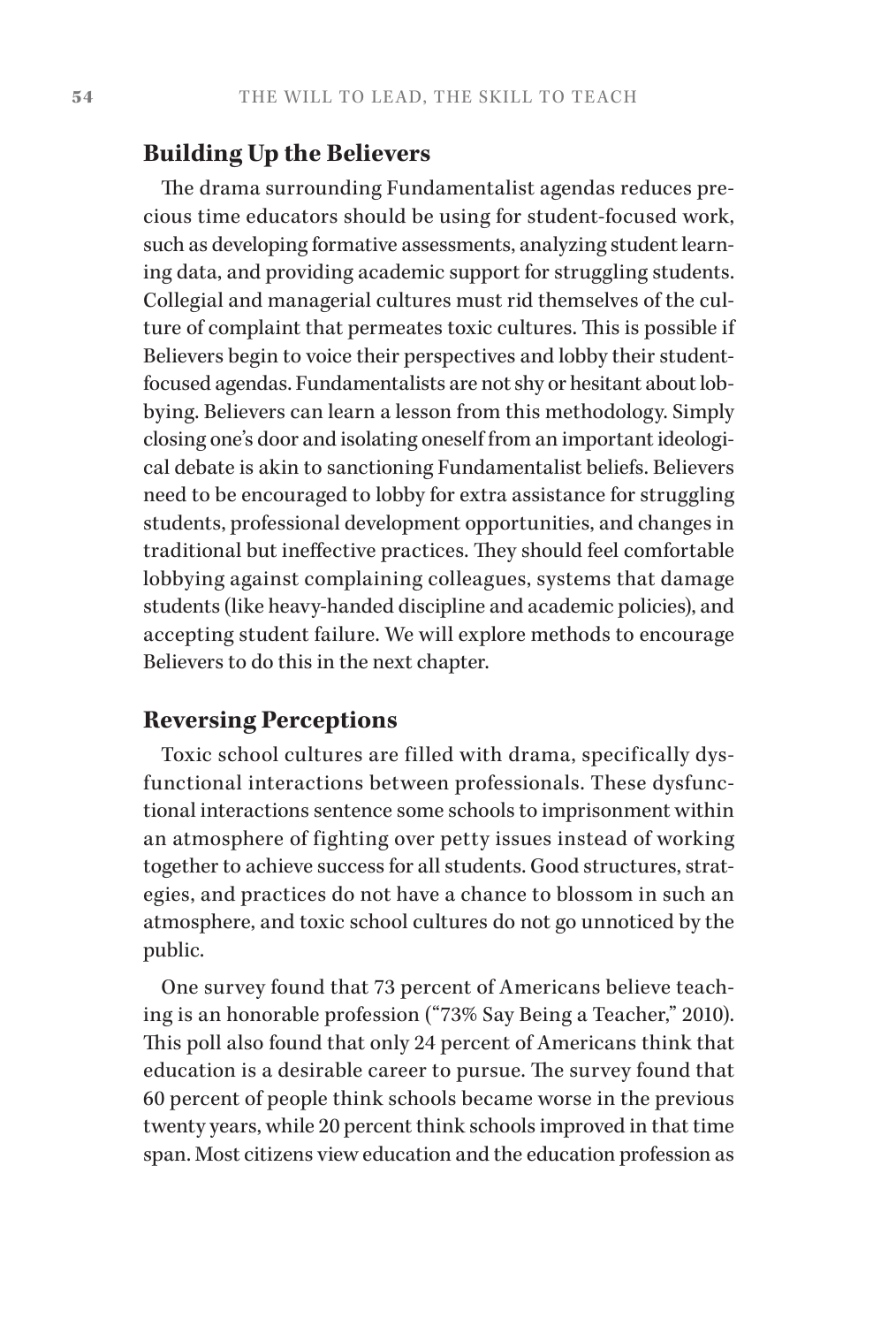valuable, but they also view the system as degenerating rather than improving. If educators want citizens to support public education and provide adequate political and financial support, they must work to reverse this perception.

Understanding and predicting patterns of human behavior is important in a school's quest to intentionally develop a high-will organization. The school culture framework we've described here gives us an understanding of how to positively influence the culture of a school. Believers focus their attention on the success of students and the organization as a whole, and Fundamentalists place personal goals and agendas above the collective organizational goal of educating every student. Healthy cultures cannot exist in schools dominated by Fundamentalists.

In the next chapter, we will look at how leadership at every level can impact the health of the school culture and what leaders can do specifically to create high-will schools with healthy cultures. We answer the question, Who is responsible for building a healthy school culture? Before you move on to the next chapter, reflect on the following questions.

CHAPTER 4 *Reflections*

- *1* Who dominates the agenda in your school or district, Believers or Fundamentalists? How did the dominant group gain an advantage?
- *2* What are the issues that bring drama to your school or district?
- *3* How does lobbying play out in your school or district? Who controls your staff agenda, Believers or Fundamentalists, and how do people seek advantages for their own agendas? Has this system been beneficial to your